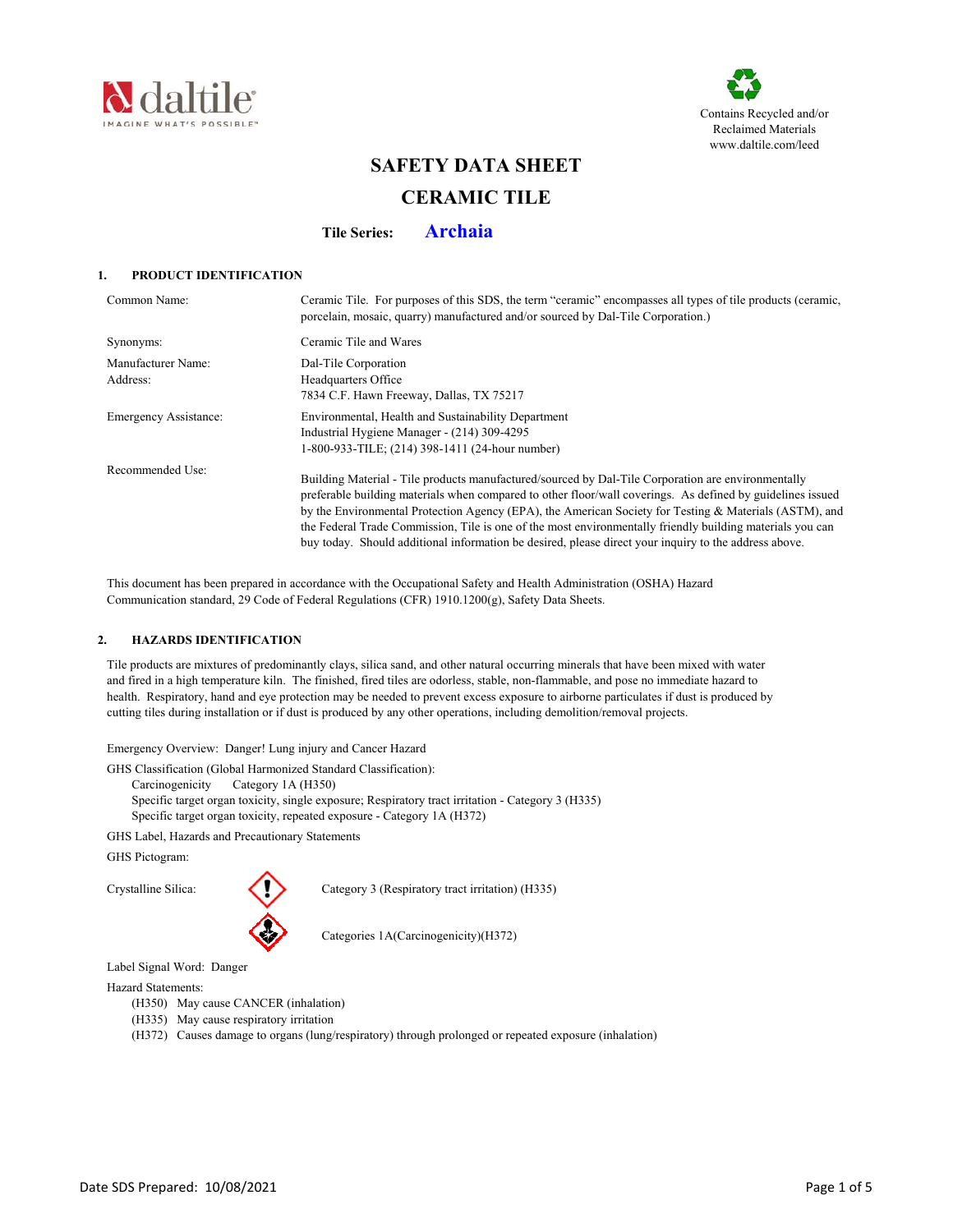# **2. HAZARDS IDENTIFICATION (Continued)**

Precautionary Statements:

Do not handle/install until all safety precautions have been read and understood. (P202) Do not breathe dust/spray. (P260 + P261) Wash skin thoroughly after handling/installing. (P264) Do not eat, drink or smoke when handling/installing this product. (P270) Wear protective gloves, protective clothing, eye protection, face protection when handling/installing this product. (P280)

Potential Health Effects:

Inhalation: Do not breathe dust. See "Health Hazards" in Section 11 for more details.

# **3. COMPOSITION/INFORMATION ON INGREDIENTS**

 Tile products are mixtures of predominately Clays, Silica Sand and other naturally-occurring minerals, that have been mixed with water and fired in a high temperature kiln.

Tiles are manufactured in various shapes, sizes, and colors.

These products do not contain asbestos.

 Under normal conditions these products do not release hazardous materials after installation and are not considered hazardous waste should disposal be necessary.

| Composition                  | CAS#/<br>EINECS#                     | Estimated % by Wt. | <b>EU</b> Class              |
|------------------------------|--------------------------------------|--------------------|------------------------------|
| Crystalline Silica as quartz | CAS: 14808-60-7<br>EINECS: 238-878-4 | $0 - 30$           | (67/548/EEC)<br>Xn R48/20    |
| Clays                        | CAS: 1332-58-7<br>EINECS: 265-064-6  | $20 - 55$          | (67/548/EEC)<br>Xi R36/37/38 |
| Nepheline Syenite            | CAS: 37244-96-5<br>EINECS: N/A       | $0 - 50$           | (67/548/EEC)<br>Xi R36/37/38 |
| Feldspar                     | CAS: 68476-25-5<br>EINECS: 270-666-7 | $0 - 20$           | (67/548/EEC)<br>Xi R36/37/38 |

# **4. FIRST AID MEASURES**

| Eyes:       | Immediately flush eyes with large amounts of water for at least 15 minutes if dust gets in eyes. Get medical attention if<br>irritation persists.                                    |
|-------------|--------------------------------------------------------------------------------------------------------------------------------------------------------------------------------------|
| Skin:       | Wash thoroughly after working with tiles.                                                                                                                                            |
| Inhalation: | Remove to fresh air if exposed to large amounts of tile dust. Administer artificial respiration if breathing has stopped. Keep<br>victim at rest. Call for prompt medical attention. |
| Ingestion:  | Not applicable for intact tiles.                                                                                                                                                     |

Have emergency eyewash station available in area where tiles are cut.

# **5. FIRE-FIGHTING MEASURES AND INFORMATION**

| Flash Point (Method Used):             | Not applicable                               |
|----------------------------------------|----------------------------------------------|
| Autoignition Temperature:              | Not applicable                               |
| Flammable Limits (% by Volume in Air): | LEL - not applicable<br>UEL - not applicable |
| Fire Extinguishing Media:              | None required Non-flammable                  |
| Special Fire Fighting Procedures:      | None required                                |
| Fire and Explosion Hazards:            | None                                         |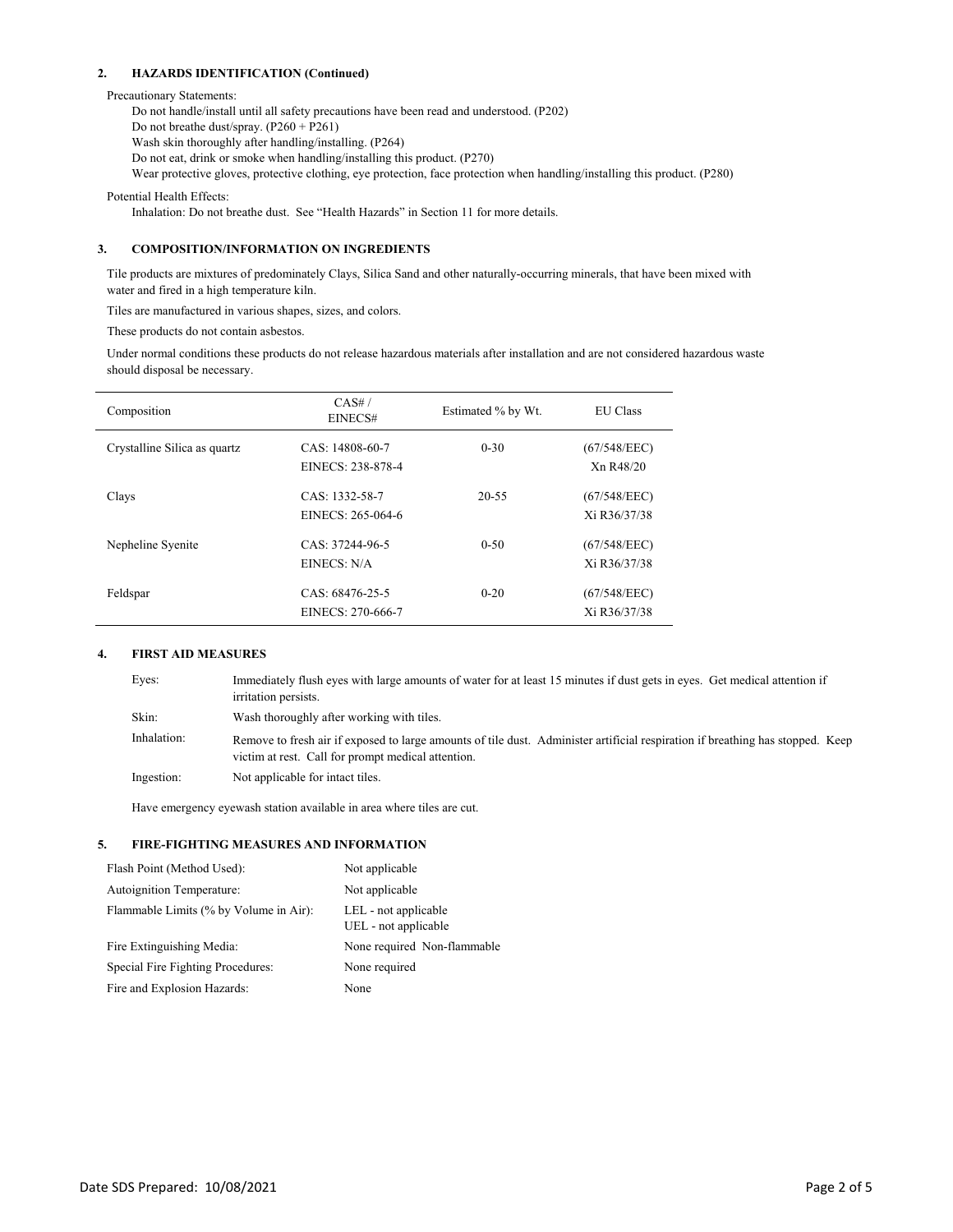## **6. ACCIDENTAL RELEASE MEASURES**

 Avoid creating excessive dust. Clean up dust using a vacuum system with a High-efficiency particulate (HEPA) air filter vacuum or damp sweeping. See Section 8 of this SDS concerning PPE information for clean-up.

### **7. HANDLING AND STORAGE**

 Do Not Dry Cut using motorized equipment due to potential exposure to Harmful Silica Dust. Use wet cutting methods to reduce generation of dust. When cutting, grinding or removing, use equipment with integral dust collection and/or use local exhaust ventilation. Use respiratory protection in the absence of effective engineering controls.

Do not store near acids. If tiles contact some acids, damage/discoloration to the surface may occur.

Shelf life is unlimited.

## **8. EXPOSURE CONTROLS / PERSONAL PROTECTION**

#### **8.1 Exposure Table**

| Composition                                       | <b>OSHA</b><br>PEL | <b>NIOSH</b><br><b>IDLH</b> | <b>ACGIH</b><br>TLV* | Units |
|---------------------------------------------------|--------------------|-----------------------------|----------------------|-------|
| Crystalline Silica as quartz                      |                    |                             |                      |       |
| -respirable fraction                              | 0.05               | 0.05                        | 0.025                | mg/m3 |
| -total dust                                       | 15                 | N.E.                        | N.E.                 | mg/m3 |
| Clays<br>-respirable fraction                     | 5                  | N.E.                        | $\overline{2}$       | mg/m3 |
| Nepheline Syenite<br>-respirable fraction**       | 5                  | N.E.                        | N.E.                 | mg/m3 |
| Feldspar<br>-respirable fraction<br>-total dust** | N.E<br>15          | N.E.<br>N.E.                | N.E.<br>N.E.         | mg/m3 |
|                                                   |                    |                             |                      | mg/m3 |

\* 2017 Edition, respirable fraction to be determined as per Appendix D of ACGIH TLV.

\*\* Covered as particles not otherwise regulated per OSHA and particles not otherwise classified per ACGIH.

N.D. - Not determined

N.E. - Not established

### **8.2 EXPOSURE CONTROLS/PERSONAL PROTECTION**

Ventilation: Use adequate ventilation during installation and/or removal to keep exposure to dust below recommended exposure levels. Avoid inhalation of dust. The highest probability of silica exposure occurs during installation using dry cutting methods or during removal of installed tile. Do Not Dry Cut using motorized equipment due to potential exposure to Harmful Silica Dust. Use wet cutting methods to reduce generation of dust.

Respiratory Protection: Use of a properly fitted NIOSH/MSHA approved particulate respirator is recommended when cutting tiles for installation or during the removal of installed tile.

Eye Protection: Use dust-proof goggles or safety glasses with side shields. Contact lenses may absorb irritants. Do not wear contact lenses in work areas.

Skin Protection: Cotton or leather work gloves should be worn when cutting this product to minimize skin exposure to dust and/or cuts. Wash hands prior to eating, drinking, or smoking, and at the end of the work shift, after cutting operations are conducted.

NOTE: Personal protection information in Section 8 is based on general information for normal uses and conditions. Where special or unusual uses or conditions exist, it is suggested that the assistance of an industrial hygienist or other qualified professional be obtained.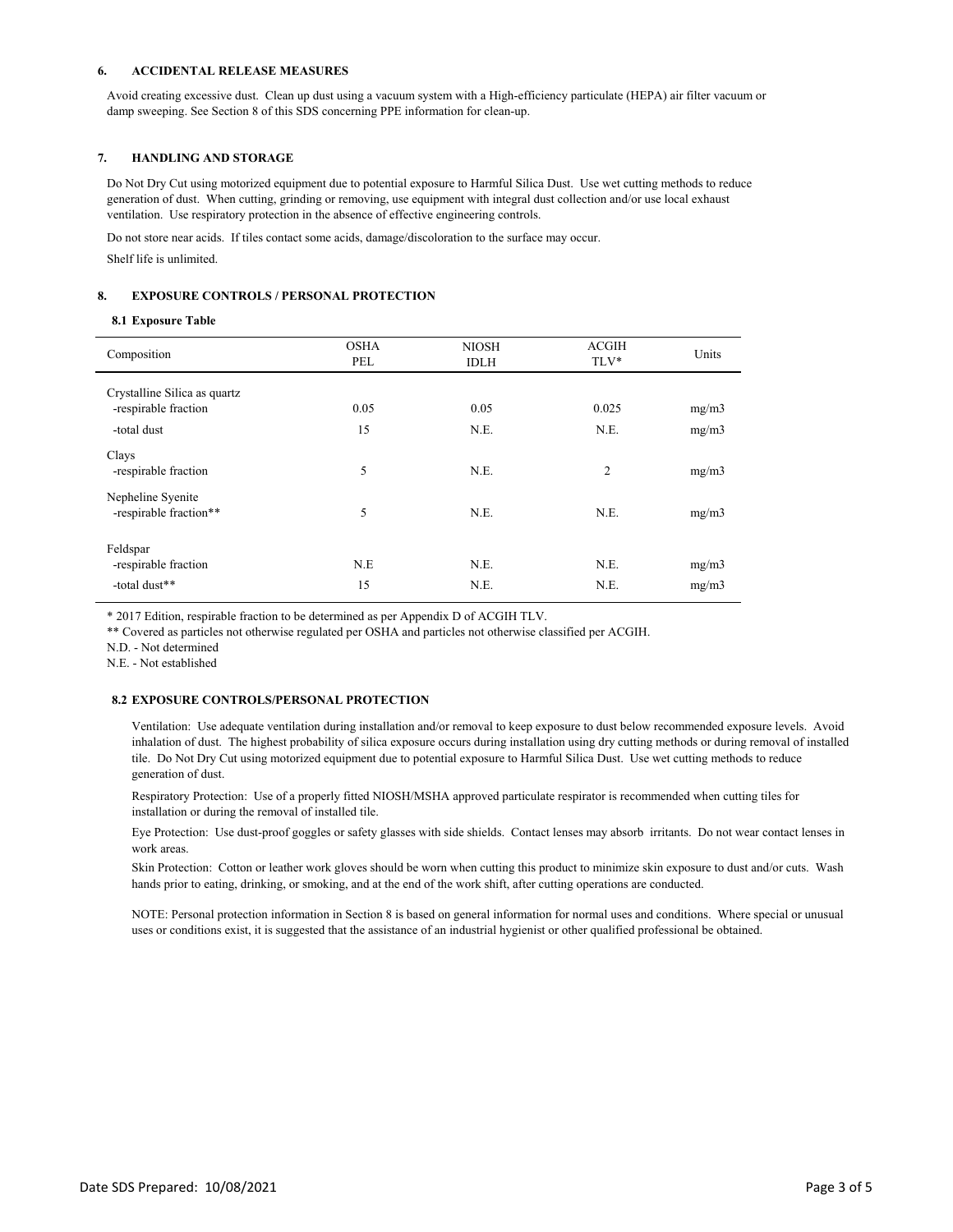# **9. PHYSICAL AND CHEMICAL PROPERTIES**

| Appearance:<br>Odor:                | Brittle solid; color may vary<br>Odorless |
|-------------------------------------|-------------------------------------------|
| Melting Point:                      | Not Available $(>2200 \degree F)$         |
| <b>Boiling Point:</b>               | Not applicable                            |
| Vapor Pressure:                     | Not applicable                            |
| Vapor Density ( $Air = 1$ ):        | Not applicable                            |
| Solubility in Water:                | Insoluble                                 |
| Specific Gravity $(H2) = 1$ :       | 1.6 to 2.1                                |
| Percent Volatile by Volume:         | Not applicable                            |
| Evaporation Rate (Ethyl Ether = 1): | Not applicable                            |
| Viscosity:                          | Not applicable                            |
| Volatility:                         | 0 g/L Volatile Organic Compounds (VOCs)   |
|                                     |                                           |

#### **10. STABILITY AND REACTIVITY**

| Stability:                                   | Stable in current form.                                     |
|----------------------------------------------|-------------------------------------------------------------|
| Conditions to Avoid:                         | Avoid contact with acids (e.g., acetic, hydrofluoric, etc.) |
| Incompatibility (Materials to Avoid):        | Avoid contact with acids (e.g., acetic, hydrofluoric, etc.) |
| Hazardous Polymerization:                    | Will not occur.                                             |
| A221 Hazardous Decomposition Products: None. |                                                             |

# **11. TOXICOLOGICAL INFORMATION**

#### **Potential Health Effects**

#### **Primary Routes of Exposure**

 None for intact tile. Inhalation and potential exposure to eyes, hands, or other body parts if contact is made with broken tile, and/or during procedures involving the cutting of tiles, and/or for operations involving the removal of installed tiles.

#### **Acute Effects**

 No acute effects from exposure to intact tile are known. Working with broken or cut tile produces a potential for cuts to the hand and exposed body parts. Acute effects such as eye irritation may occur if associated with high dust operations such as dry cutting tile or during the removal of installed tile. In very rare cases, symptoms of acute silicosis, a form of silicosis (a nodular pulmonary) fibrosis) associated with exposure to respirable crystalline silica, may develop following acute exposure to extremely dusty environments caused by generation of tile dust. Signs such as labored breathing and early fatigue may indicate silicosis; however, these same symptoms can arise from many other causes.

## **Chronic Effects**

 No chronic effects are known for exposure to intact tile. Long-term, continual exposure to respirable crystalline silica at or above established permissible occupational exposure limits may lead to the development of silicosis, a nodular pulmonary fibrosis (NPF). NPFs are also associated with pulmonary tuberculosis, bronchitis, emphysema, and other airway diseases. This type of chronic exposure to silica dust may also result in the development of autoimmune disorders, chronic renal disease, and other adverse health effects.

 Recent epidemiologic studies demonstrate that workers exposed to elevated silica concentrations have a significant risk of developing chronic silicosis. Signs such as labored breathing and early fatigue may indicate silicosis; however, these same symptoms can also arise from many other causes.

#### **Potential Adverse Interactions**

 Silicosis may be complicated by severe mycobacterial or fungal infections and result in tuberculosis (TB). Epidemiologic studies have established that silicosis is a risk factor for developing TB. Any existing respiratory or pulmonary diseases may be complicated by exposure to respirable crystalline silica. Smoking may increase the risk of adverse effects if done in conjunction with occupational exposure to silica dust at or above permissible exposure limits.

# **Carcinogen Status**

 Respirable crystalline silica is classified by the International Agency for Research on Cancer (IRAC) as a Group I Carcinogen (carcinogenic to humans). The National Toxicology Program (9th Report) lists respirable crystalline silica as "Known to be a Human Carcinogen". USDOL/OSHA and NIOSH have recommended that crystalline silica be considered a potential occupational carcinogen.

#### **Overview of Animal Testing**

 Short term experimental studies of rats have found that intratracheal instillation of quartz particles leads to the formation of discrete silicotic nodules in rats, mice and hamsters.

# **Oral (silica) Lethality**

LD50 Rat oral >22,500 mg/kg LD50 Mouse oral >15,000 mg/kg LC50 Carp >10,000 mg/l (per 72 hr.)